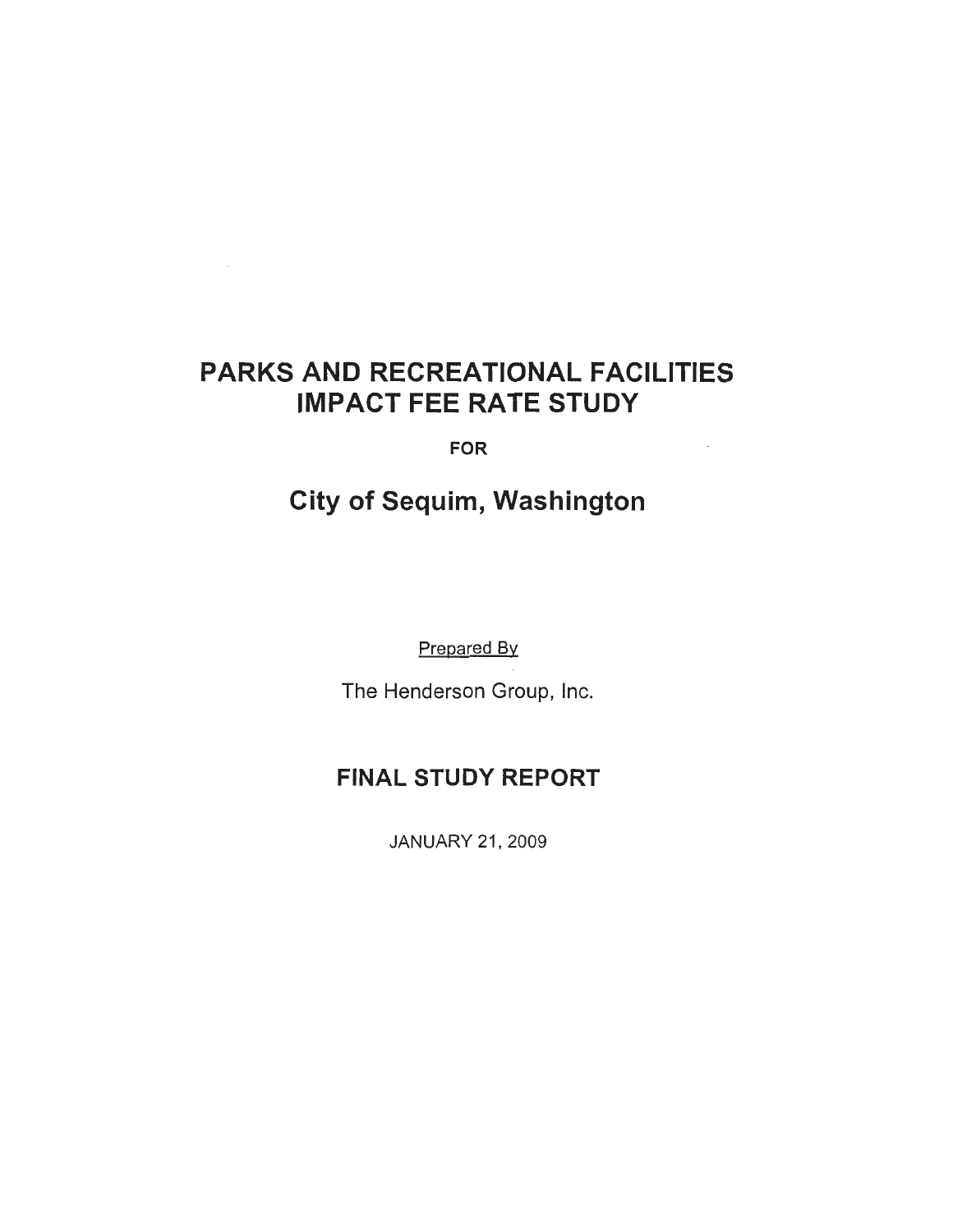# TABLE OF CONTENTS

 $\bar{\lambda}$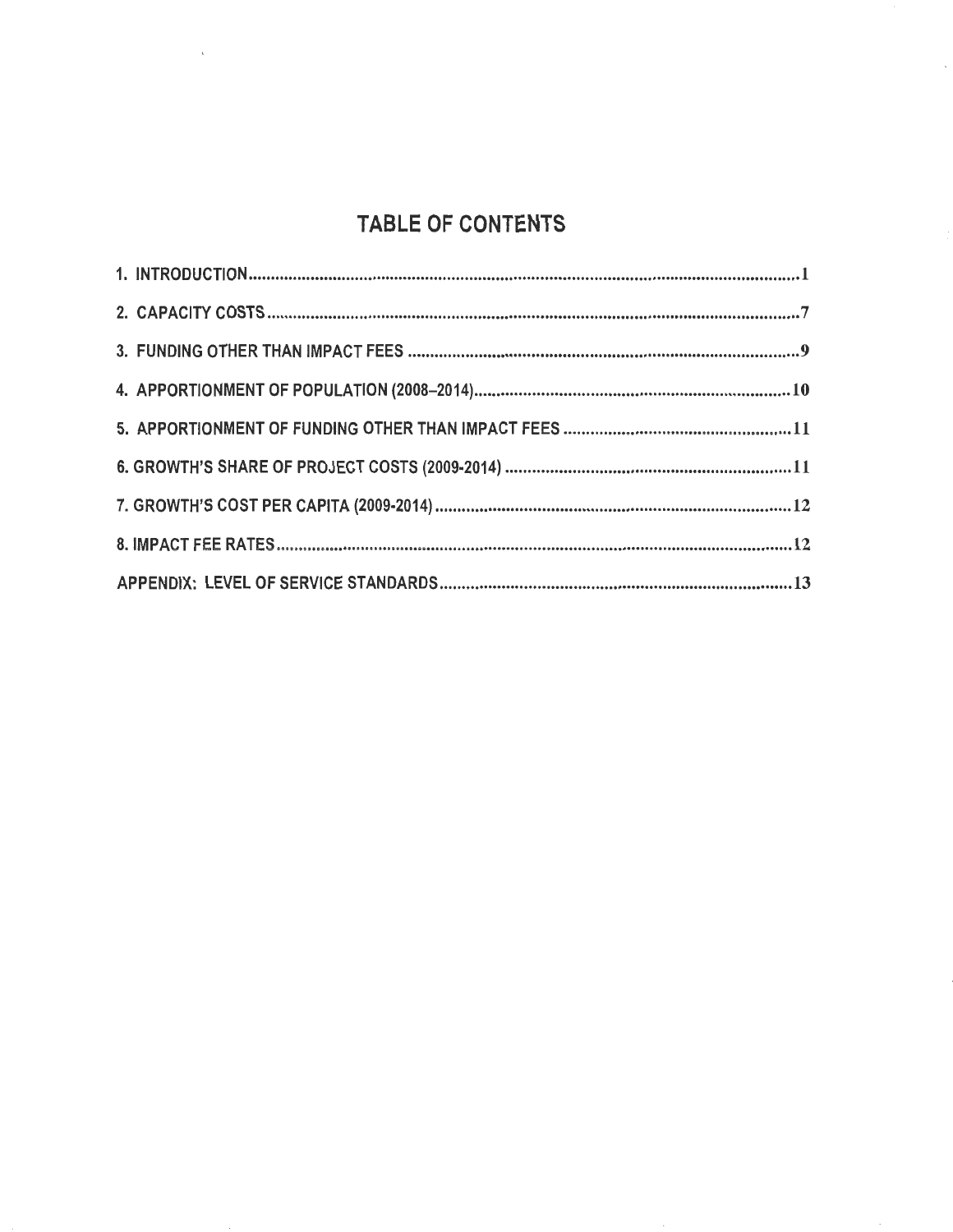## **1. INTRODUCTION**

This study of impact fees for parks and recreational facilities for the City of Sequim presents the methodology, summarizes the data, and explains the calculation of the fees. The methodology is designed to comply with the requirements of Washington law. This introduction describes the basis for parks and recreational impact fees, including:

- Definition and Rationale of Impact Fees
- Statutory Basis For Impact Fees  $\bullet$
- Responsibility for Public Facilities
- $\bullet$ Need for Additional Parks and Recreational Facilities
- Determining the Benefit of Parks and Recreational Facilities to Development  $\bullet$
- Methodology and Relationship to Capital Facilities Plan
- Data Sources and Calculation

## **Definition and Rationale of Impact Fees**

Impact fees are charges paid by new development to reimburse local governments for the capital cost of public facilities that are needed to serve new development and the people who occupy the new development. New development is synonymous with "growth."

Local governments charge impact fees on either of two bases. First, as a matter of policy and legislative discretion, they may want new development to pay the full cost of its share of new public facilities because that portion of the facilities would not be needed except to serve the new development. In this case, the new development is required to pay for virtually all the cost of its share of new public facilities<sup>1</sup>.

On the other hand, local governments may use other sources of revenue to pay for the new public facilities that are required to serve new development. If, however, such revenues are not sufficient to cover the entire costs of new facilities necessitated by new development, the new development may be required to pay an impact fee in an amount equal to the difference between the total cost and the other sources of revenue.

There are many kinds of "public facilities" that are needed by new development, including parks and recreational facilities, fire protection facilities, schools, roads, water and sewer plants, libraries, and other government facilities. This study covers parks and recreational facilities for the City of Sequim, Washington. Impact fees for parks and recreational facilities are charged to all residential development within the City of Sequim.

<sup>1</sup>RCW 82.02.050 (2) prohibits impact fees that charge 100% of the cost, but does not specify how much less than 100%, leaving that determination to local governments.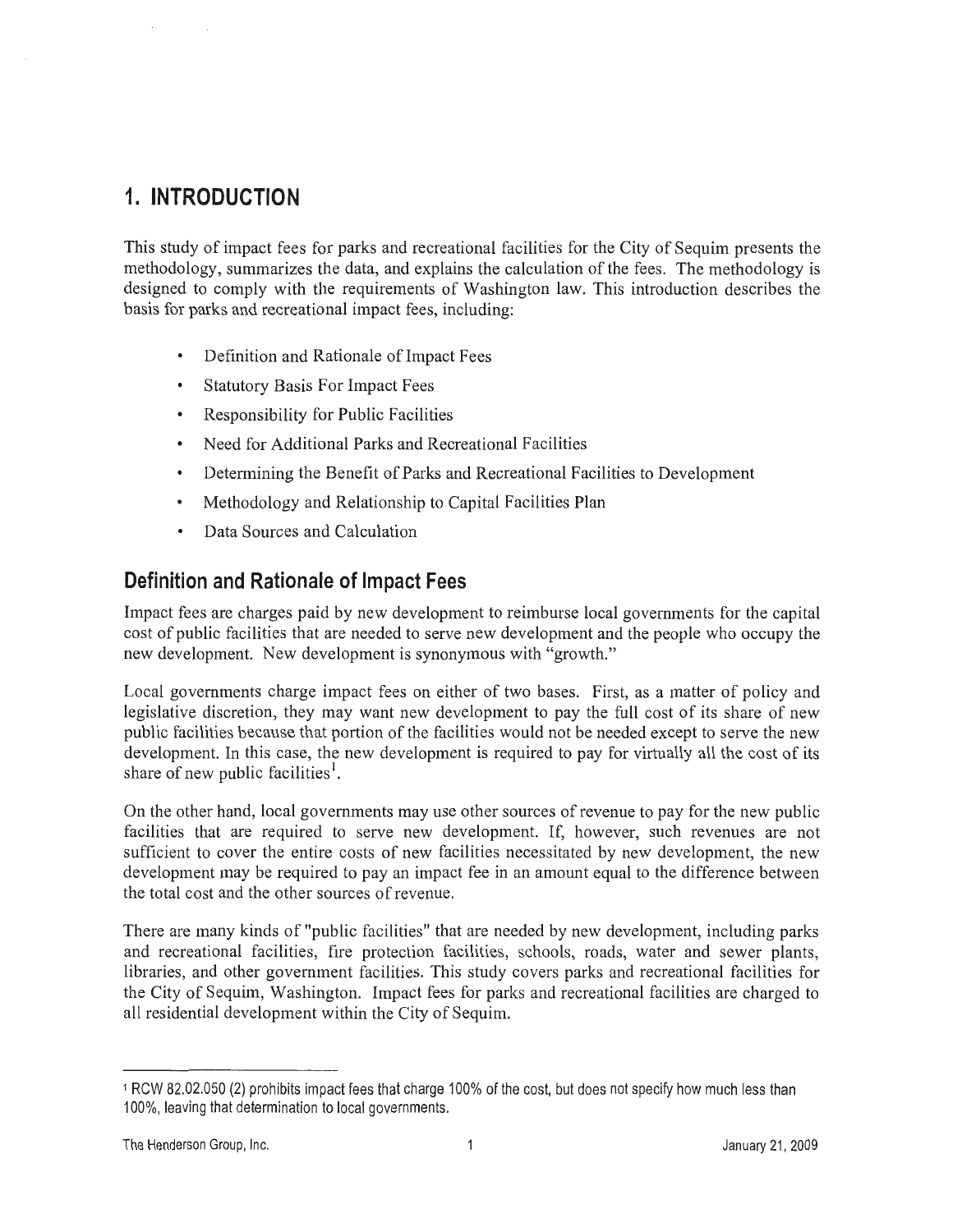## **Statutory Basis For Impact Fees**

RCW 82.02.050 - 82.02.090 authorizes local governments in Washington to charge impact fees. The impact fees that are described in this study are not mitigation payments authorized by the State Environmental Policy Act (SEPA). There are several important differences between impact fees and SEPA mitigations. Two aspects of impact fees that are particularly noteworthy are: 1) the ability to charge for the cost of public facilities that are "system improvements" (i.e., that provide service to the community at large) as opposed to "project improvements" (which are "onsite" and provide service for a particular development), and 2) the ability to charge small-scale development their proportionate share, whereas SEPA may exempt small developments.

The following synopsis of the most significant requirements of the law includes citations to the Revised Code of Washington as an aid to readers who wish to review the exact language of the statutes.

## **Types of Public Facilities**

Four types of public facilities can be the subject of impact fees: 1) public streets and roads; 2) publicly owned parks, open space and recreational facilities; 3) school facilities; and 4) fire protection facilities (in jurisdictions that are not part of a fire district). *RCW 82. 02. 050(2) and (4), and RCW 82.02.090(7)* 

### **Types of Improvements**

Impact fees can be spent on "system improvements" (which are typically located outside the development), as opposed to "project improvements" (which are typically provided by the developer on-site within the development). *RCW 82.02.050(3)(a) and RCW 82.02.090(6) and (9)* 

## **Benefit to Development**

Impact fees must be limited to system improvements that are reasonably related to, and which will benefit new development. *RCW 82.02.050(3)(a) and (c)*. Local governments must establish reasonable service areas (one area, or more than one, as determined to be reasonable by the local government), and local governments must develop impact fee rate categories for various land uses. *RCW 82.02.060(6)* 

### **Proportionate Share**

Impact fees cannot exceed the development's proportionate share of system improvements that are reasonably related to the new development. The impact fee amount shall be based on a formula (or other method of calculating the fee) that determines the proportionate share. *RCW 82.02.050(3)(b) and RCW 82.02.060(1)* 

### **Reductions of Impact Fee Amounts**

Impact fees rates must be adjusted to account for other revenues that the development pays (if such payments are earmarked for or proratable to particular system improvements). *RCW* 

The Henderson Group, Inc. 2 January 21, 2009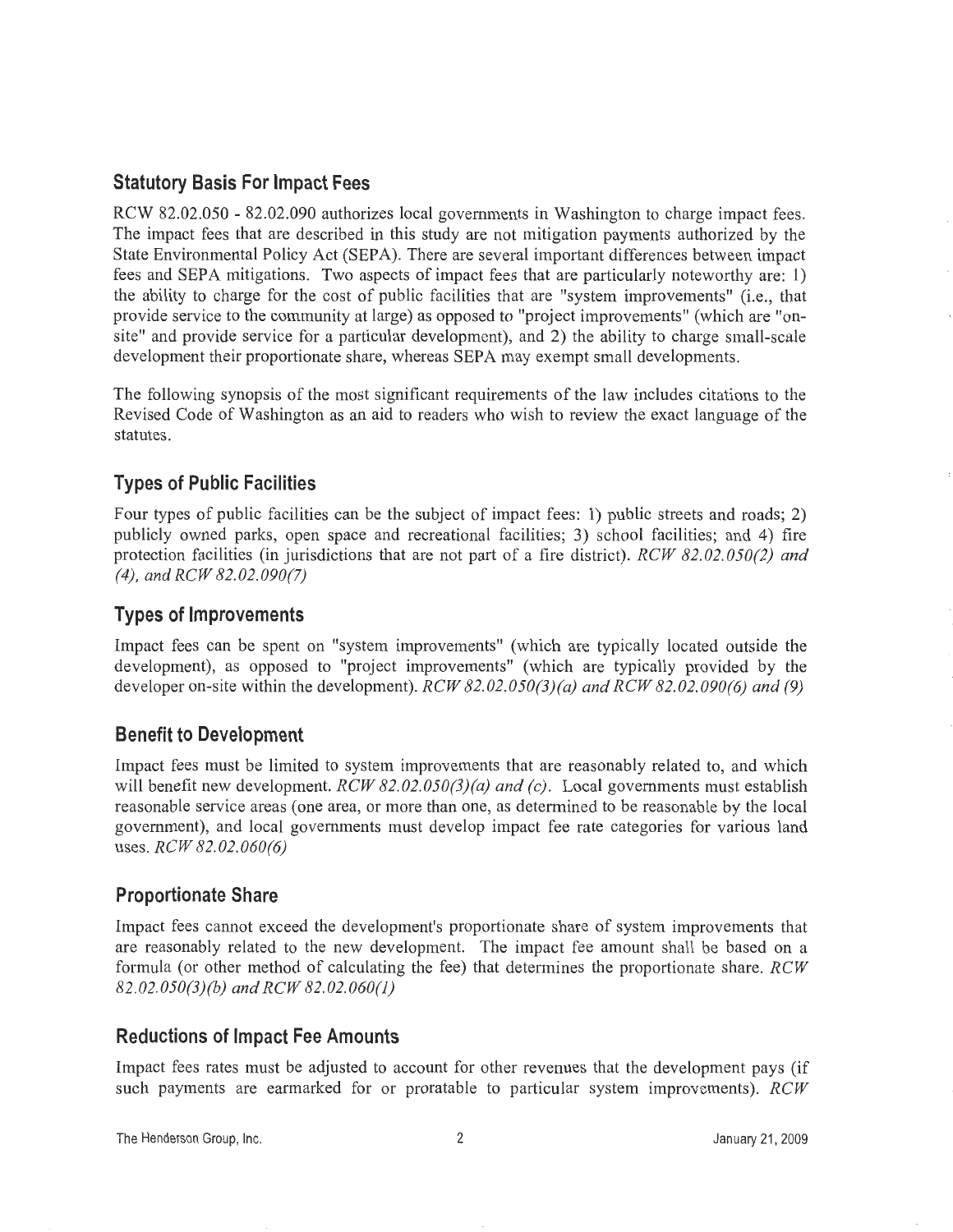*82.02.050(1)(c) and (2) and RCW 82.02.060(J)(b)* Impact fees may be credited for the value of dedicated land, improvements or construction provided by the developer (if such facilities are in the adopted CFP and are required as a condition of development approval). *RCW 82.02.060(3)* 

## **Exemptions from Impact Fees**

Local governments have the discretion to provide exemptions from impact fees for low-income housing and other "broad public purpose" development, but all such exemptions must be paid from public funds (other than impact fee accounts). *RCW 82.02.060(2)* 

## **Developer Options**

Developers who are liable for impact fees can submit data and or/analysis to demonstrate that the impacts of the proposed development are less than the impacts calculated in this rate study. *RCW 82.02.060(5).* Developers can pay impact fees under protest and appeal impact fee calculations. *RCW 82.02.060(4) and RCW 82.02.070(4) and (5) .* The developer can obtain a refund of the impact fees if the local government fails to expend the impact fee payments within 6 years, or terminates the impact fee requirement, or the developer does not proceed with the development (and creates no impacts). *RCW 82.02.080* 

## **Capital Facilities Plans**

Impact fees must be expended on public facilities in a capital facilities plan (CFP) element (or used to reimburse the government for the unused capacity of existing facilities). The CFP must conform to the Growth Management Act of 1990, as amended, and must identify existing deficiencies in facility capacity for current development, capacity of existing facilities available for new development, and additional facility capacity needed for new development. *RCW 82.02.050(4), RCW 82.02.060(7), and RCW 82.02.070(2)* 

### **New versus Existing Facilities**

Impact fees can be charged for new public facilities *(RCW 82.02.060(1)(a))* and for the unused capacity of existing public facilities *(RCW 82. 02. 060(7)),* subject to the proportionate share limitation described above.

## **Accounting Requirements**

The local government must separate the impact fees from other monies, expend the money on related CFP projects within 6 years, and prepare annual reports of collections and expenditures. *RCW 82.02.070(1)-(3)* 

## **ISSUES RELATING TO IMPACT FEES**

Prior to calculating impact fee rates, several issues must be addressed in order to determine the need for, and validity of such fees: responsibility for public facilities, the need for additional park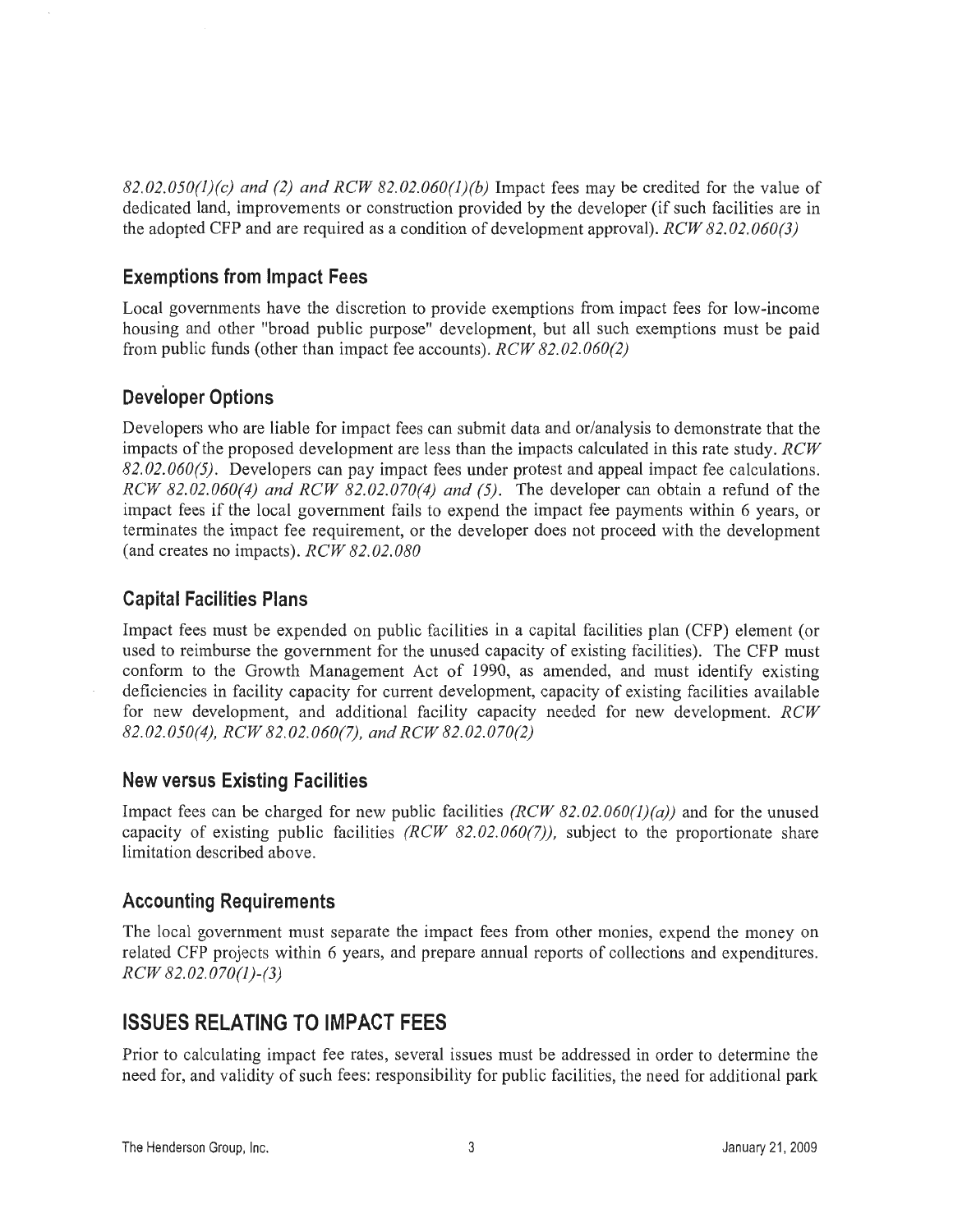and recreational facilities, the need for revenue for additional parks and recreational facilities, and the benefit of new parks and recreational facilities to new development.

#### **Responsibility for Public Facilities**

In general, local governments that are authorized to charge impact fees are responsible for the specific public facilities for which they may charge such fees. The City of Sequim is legally and financially responsible for the parks and recreational facilities it owns and operates within its jurisdiction. In no case may a local government charge impact fees for private facilities, but it may charge impact fees for some public facilities that it does not administer if such facilities are "owned or operated by government entities" *(RCW 82.82.090(7).* ·

#### **Need for Additional Park and Recreational Facilities**

The need for additional parks and recreational facilities is determined by using standards for levels of service for park and recreational facilities to calculate the quantity of facilities that are required. The required quantity is then compared to the existing inventory to determine the need for additional land and facilities. The analysis of needed parks and recreational facilities must comply with the statutory requirements for identifying existing deficiency, reserve capacity and new capacity requirements for facilities.

For the purpose of quantifying the need for parks and recreational facilities, this study uses the City's value of investment in existing parks and recreational facilities per capita. As greater growth occurs, more investment is required; therefore more parks and recreational facilities are needed to maintain standards. The analysis and text documenting the investment in parks and recreational facilities per person is explained in Section 2 of this study.

#### **Determining the Benefit to Development**

The law imposes three tests of the benefit provided to development by impact fees: 1) proportionate share, 2) reasonably related to need, and 3) reasonably related to expenditure *(RCW 80.20.050(3)).* 

#### **A. Proportionate Share**

First, the "proportionate share" requirement means that impact fees can be charged only for the portion of the cost of public facilities that is "reasonably related" to new development. In other words, impact fees cannot be charged to pay for the cost of reducing or eliminating deficiencies in existing facilities.

Second, there are several important implications of the proportionate share requirement that are not specifically addressed in the law, but which follow directly from the law:

• Costs of facilities that will be used by new development and existing users must be apportioned between the two groups in determining the amount of the fee. This can be accomplished in either of two ways: (1) by allocating the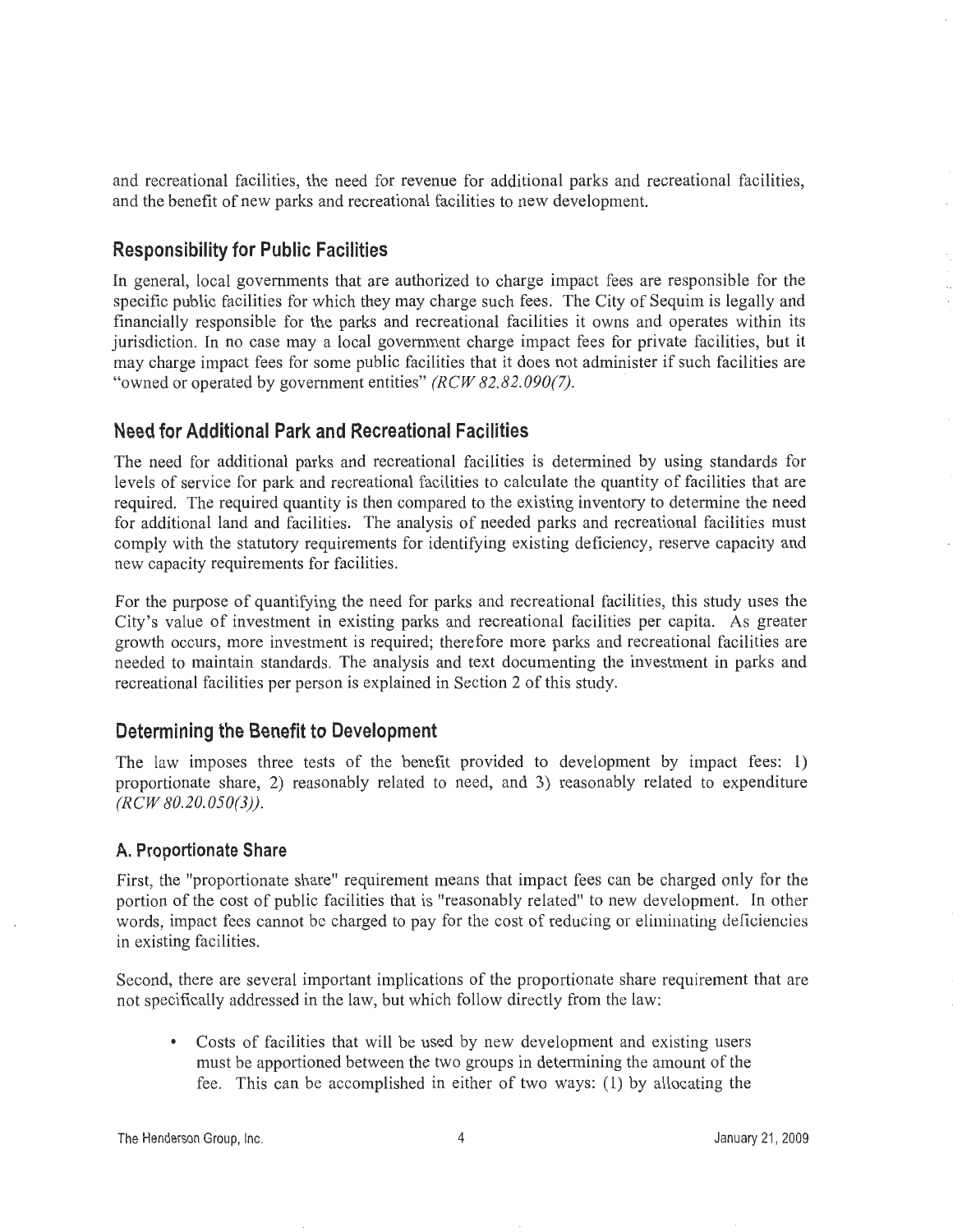total cost between new and existing users, or (2) calculating the cost per unit (i.e., investment per capita), and applying the cost only to new development when calculating impact fees.

Impact fees that recover the costs of existing unused capacity can be based on the replacement cost of the facility in order to account for carrying costs of the government's actual or imputed interest expense.

The third aspect of the proportionate share requirement is its relationship to the requirement to provide adjustments and credits to impact fees, where appropriate. These requirements ensure that the amount of the impact fee does not exceed the proportionate share.

- The "adjustments" requirement reduces the impact fee to account for past and future payments of other revenues (if such payments are earmarked for, or proratable to, the system improvements needed to serve new growth).
- The "credit" requirement reduces impact fees by the value of dedicated land, improvements or construction provided by the developer (if such facilities are in the adopted CFP and are required as a condition of development approval). The law does not prohibit a local government from establishing reasonable constraints on determining credits. For example, the location of dedicated land and the quality and design of a donated public facility can be required to conform to local standards for such facilities.

Without such adjustments and credits, the fee-paying development might pay more than its proportionate share.

#### **B. Reasonably Related to Need**

There are many ways to fulfill the requirement that impact fees be "reasonably related" to the development's need for public facilities, including personal use and use by others in the family and use by owners, employees and customers of business enterprises (direct benefit), and use by persons or organizations who provide goods or services to the fee-paying property (indirect benefit. These measures of relationship are implemented by the following techniques:

• Impact fees for parks and recreational facilities are charged to properties, which need (i.e., benefit from) new parks and recreational facilities. Parks and recreational facilities are provided by the City of Sequim for public use to all kinds of property throughout the City regardless of the type of use of the property. Impact fees for park and recreational facilities, however, are only charged to residential development in the City because the dominant stream of benefits redounds to the occupants and owners of dwelling units. As a matter of City policy, the City of Sequim elects not to charge parks and recreational impact fees to non-residential properties because there is not sufficient data to document the proportionate share of parks and/or use of parks that is reasonably needed by non-residential development.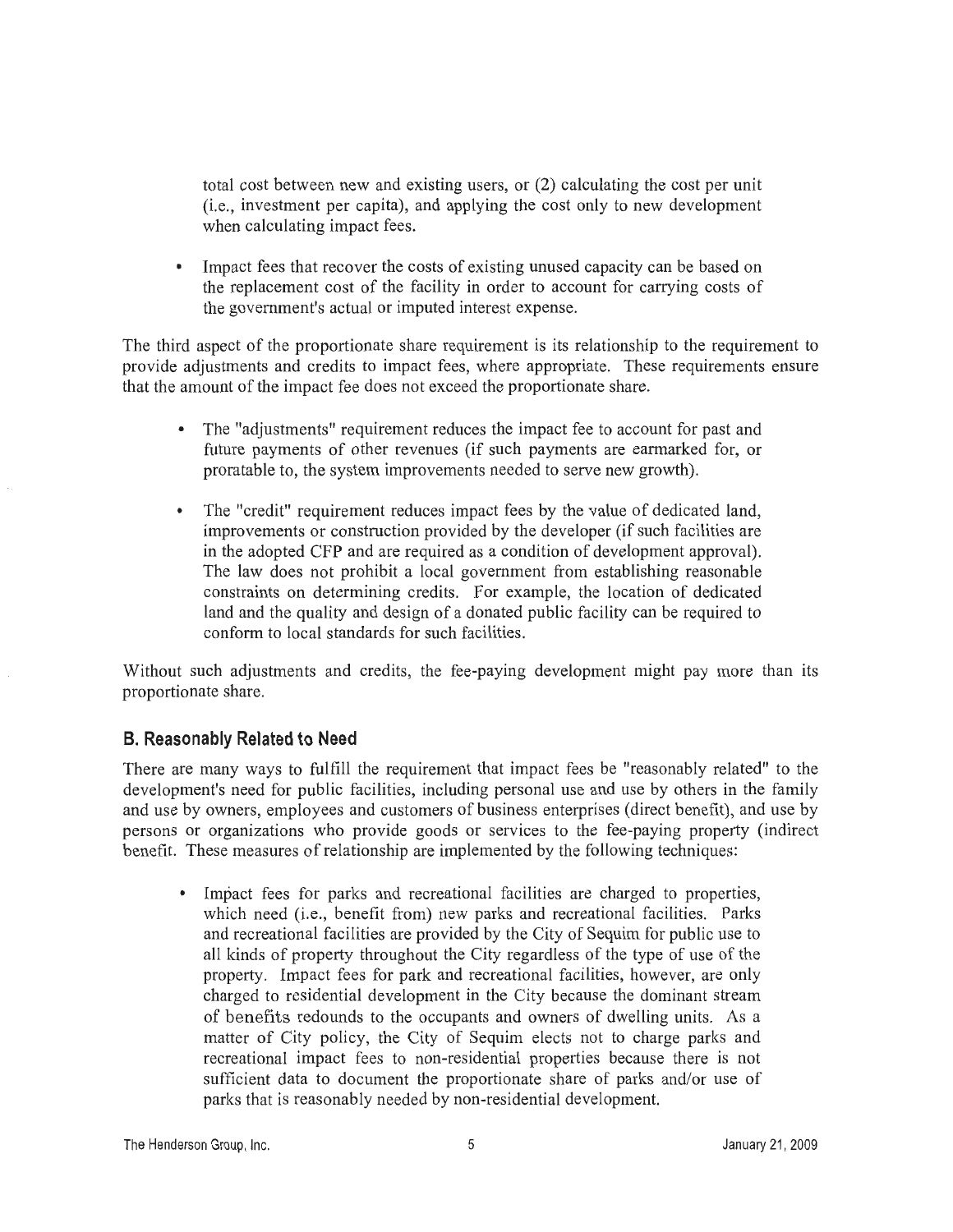- The relative needs of different types of growth are considered in establishing fee amounts (i.e., single family dwelling units versus multi family dwelling units, etc.).
- Fee-payers can pay a smaller fee if they can demonstrate that their development will have less impact than is presumed in the calculation of the impact fee schedule for their property classification. Such reduced needs must be permanent and enforceable (i.e., through land use restrictions).
- Washington law requires one or more service areas as a way of connecting a unit of development and the benefits of public facilities paid for by impact fees. All impact fees paid by new development in the service area would be required to be spent on new park and recreational facilities in the same service area. Sequim parks and recreational facilities serve the entire City; therefore the impact fees are based on a single district.

#### **C. Reasonably Related to Expenditures**

Two provisions of the law tend to reinforce the requirement that expenditures be "reasonably related" to the development that paid the impact fee. First, the requirement that fee revenue must be earmarked for specific uses related to public facilities ensures that expenditures are for identifiable projects, the benefit of which can be demonstrated. Second, impact fee revenue must be expended within 6 years, thus requiring a timeliness to the benefit to the fee-payer.

#### **Methodology and Relationship to Capital Facilities Plan**

Impact fees for parks and recreational facilities in the City of Sequim are based on the value per capita of the City's capital improvements for parks and recreational facilities. New development will be provided its share of the investment per capita, to be funded by a combination of general and capital improvement fund revenue and impact fees.

The amount of the impact fee is determined by charging each new development for the average number of persons per dwelling unit multiplied times the amount of the investment per capita that is to be paid by growth.

The investment per capita for future population is made through parks projects listed in the City's Capital Facilities Plan. The value per capita of the projects in the CFP is comparable to the value per capita for the current population, as shown in Appendix A, therefore  $(1)$  the standard is a reasonable and conservative basis for the impact fee, and (2) there is no existing deficiency that the City must eliminate.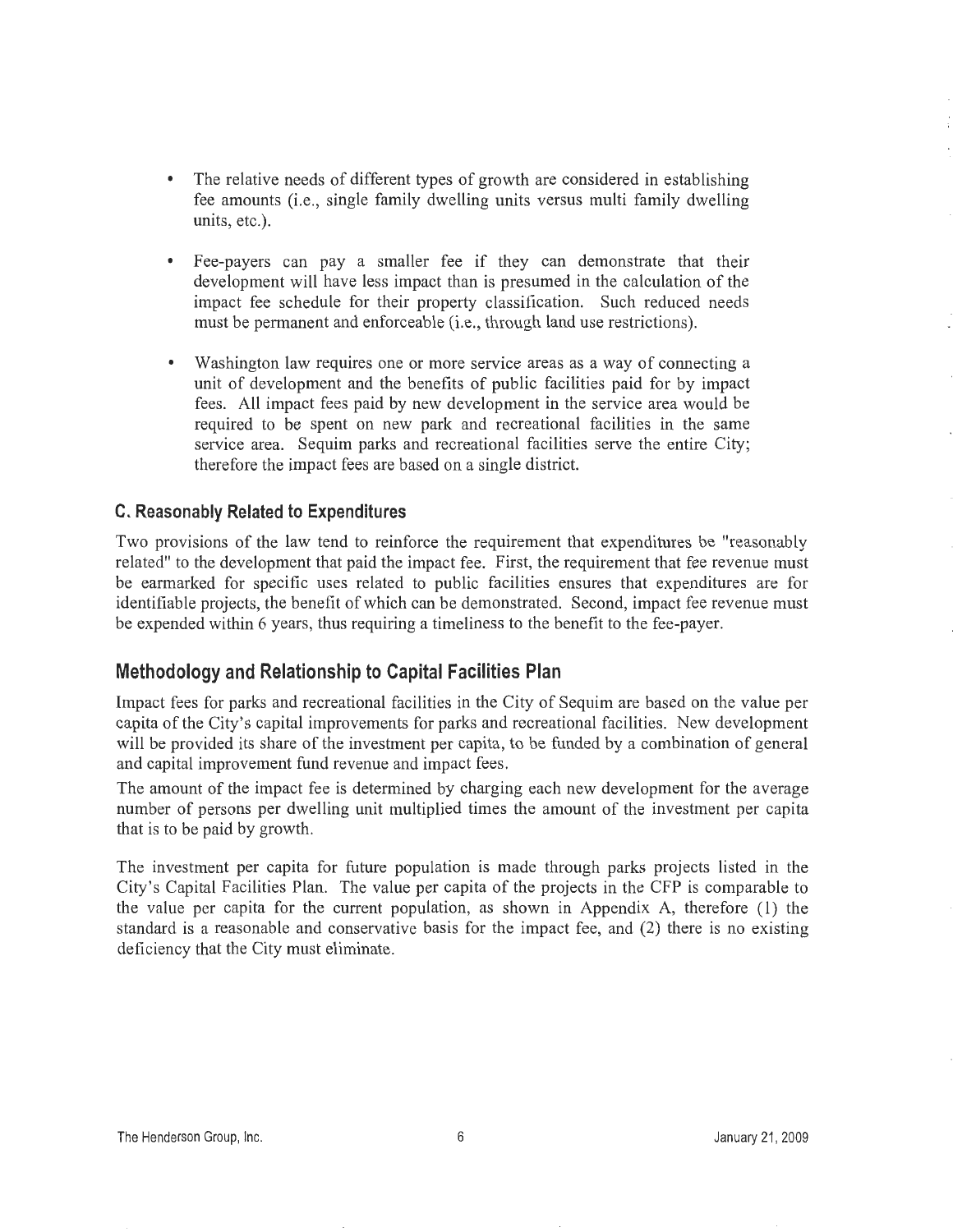### **Data Sources and Calculation**

#### **A. Data Sources**

The data in this study of impact fees for parks and recreational facilities in the City of Sequim, Washington was provided by the City of Sequim (e.g., Comprehensive Plan 2006 Update, Parks Master Plan [March 2006]), Transportation Improvement Program [2009-2014], etc.) unless a different source is specifically cited.

### **8. Data Rounding**

The data in this study was prepared using computer spreadsheet software. In some tables in this study, there will be very small variations from the results that would be obtained using a calculator to compute the same data.

The reason for these insignificant differences is that the spreadsheet software was allowed to calculate results to more places after the decimal than is reported in the tables of these reports. The calculation to extra places after the decimal increases the accuracy of the end results, but causes occasional differences due to rounding of data that appears in this study.

## **2. CAPACITY COSTS**

"Capacity" capital facility projects directly contribute to the City of Sequim's physical inventory of park land and recreational facilities, and represent new and/or expanded facilities. "Noncapacity" projects include only the repair, renovation, replacement of, remodel, etc. of existing parks and recreational capital facilities, and do not contribute additional new inventory to the City's parks system. Impact fees can only be used to help pay for the growth cost of "capacity" facilities projects.

The cost of parkland includes land, design, landscaping, site improvements, some recreational facilities (e.g., equipment or apparatus not separately listed in this study), and legal and administrative costs (which includes contingency). The cost of recreational facilities includes design, site preparation, construction, and legal and administrative costs (which includes contingency). The cost of facilities does not include land if the facilities are customarily located at a park. If the facility is usually located at any site other than a park, the cost includes land.

The cost of new parks and recreational facilities in this rate study does not include any costs for interest or other financing. If borrowing is used to "front fund" the costs that will be paid by impact fees, the carrying costs for financing can be added to the costs, and the impact fee can be recalculated to include such costs.

Impact fees proposed in this rate study will help the City pay for the proportionate share of costs for facilities needed to support the City's growth population for the next six years and to increase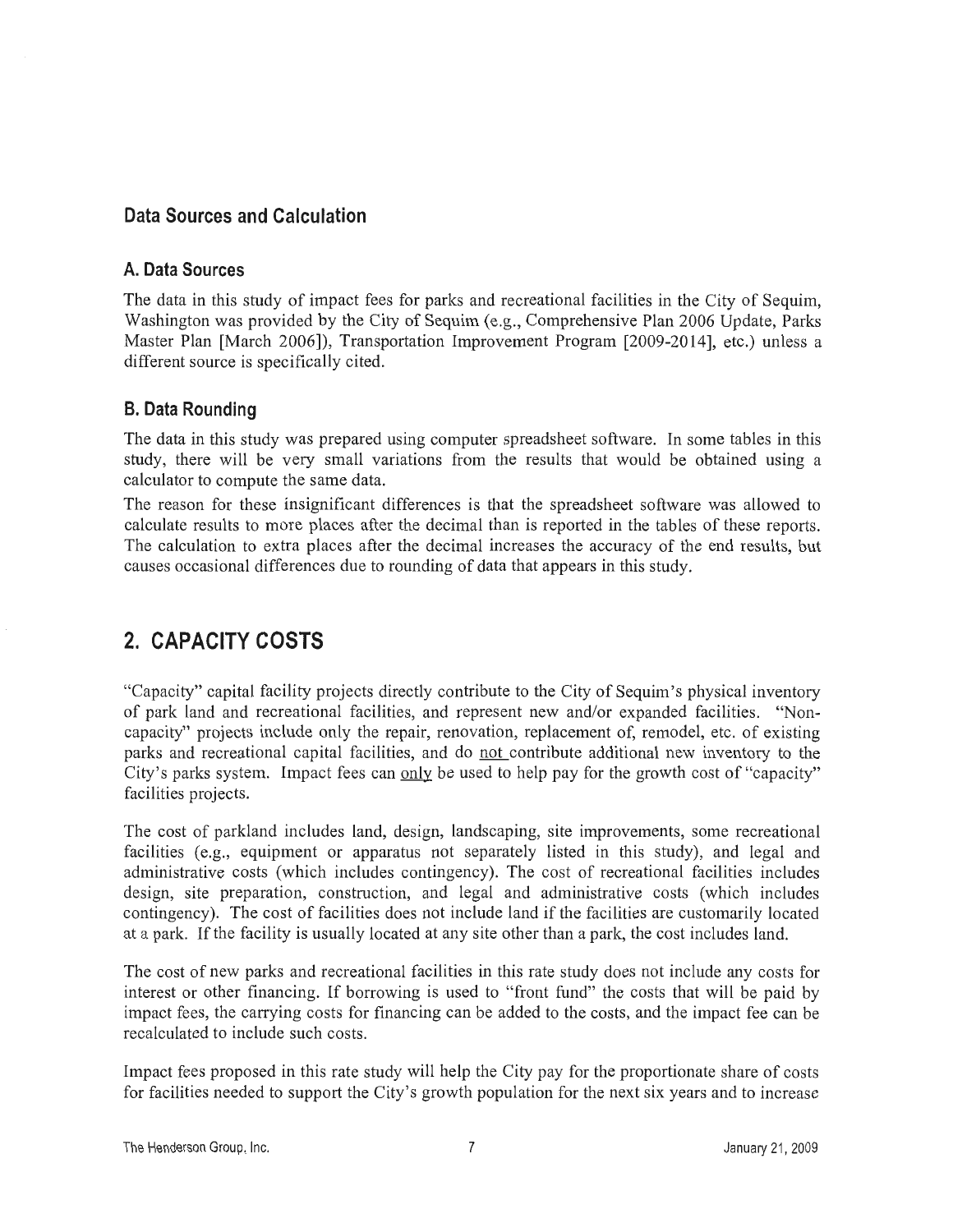the parks and recreational facilities that serve the current population. As Table 1 shows, Columns **1** and 2 include the project name/description and year of construction, respectively. Columns 3 and 4 identify the related unit of park land (acre) or facility (ballfields, tennis courts, pathways, etc.), as well as the number of units for each type of facility. Finally, Columns 5 and 6 show each unit's cost and the total cost, which is calculated by multiplying Column 4 times Column 5.

#### **TABLE 1: CAPACITY COSTS (2009·2014) CITY OF SEQUIM**

| (1)                                             | (2)  | (3)                | (4)                            | (5)         | (6)         |
|-------------------------------------------------|------|--------------------|--------------------------------|-------------|-------------|
|                                                 |      |                    | Number                         |             |             |
|                                                 |      | Type               |                                | $Cost($ \$) | Project     |
| Project                                         | Year | <u>of</u><br>Units | $\underline{\circ f}$<br>Units | per<br>Unit | $Cost($ \$) |
| <b>COMMUNITY PARKS</b>                          |      |                    |                                |             |             |
| 1. Carrie Blake Park -- Tennis Courts           | 2012 | courts             | 4                              | 75,000      | 300,000     |
| 2. Re-Use Site (8 acres) Soccer/Softball Fields | 2010 | fields             | 4                              | 117,875     | 471,500     |
| <b>NEIGHBORHOOD PARKS</b>                       |      |                    |                                |             |             |
| 3. Kirner Neighborhood Park (1.3 AC)            |      |                    |                                |             |             |
| a. Restrooms                                    | 2013 |                    |                                |             | 60,000      |
| 4. Gerhardt Neighborhood Park (7.62 AC)         |      |                    |                                |             |             |
| a. Upgrade Original Homestead                   | 2013 |                    |                                |             | 60,000      |
| b. Move/Demolish Living Residence               | 2013 |                    |                                |             | 60,000      |
| 5. Potential New Neighborhood Parks             |      |                    |                                |             |             |
| a. Land Acquisition-Hendrickson/Kendall         | 2012 | acres              | 2.5                            | 120,000     | 300,000     |
| b. Land Acquisition-S 7th Ave/McCurdy           | 2012 | acres              | 2.5                            | 120,000     | 300,000     |
| c. Land Acquisition-Burrowes                    | 2010 | acres              | 2.8                            | 133,929     | 375,000     |
| URBAN PATHWAYS AND BIKEWAYS                     |      |                    |                                |             |             |
| 6. ODTPhase 3                                   | 2010 | feet               | 10,560                         | 52          | 549,120     |
| 7. 3rd Avenue UPB                               | 2010 | feet               | 10,560                         | 52          | 549,120     |
| 8. Bell Creek UPB                               |      |                    |                                |             |             |
| a. Bell Creek North                             | 2014 | feet               | 17,110                         | 52          | 889,720     |
| b. Bell Creek South                             | 2010 | feet               | 7,445                          | 52          | 387,140     |
| 9. Sequim-Dungeness Way                         | 2013 | feet               | 6,548                          | 52          | 340,496     |
| <b>NATURAL RESOURCE AREAS</b>                   |      |                    |                                |             |             |
| 10. Keeler PNR Area (35.07 AC)                  |      |                    |                                |             |             |
| a. Phase 2 Park Land Acquisition                | 2009 | acres              | 19.5                           | 10,285      | 200,558     |
| b. Phase 3 Park Land Acquisition                | 2010 | acres              | 19.5                           | 10,285      | 200,558     |
| c. Phase 4 Park Land Acquisition                | 2011 | acres              | 19.5                           | 10.285      | 200,558     |
| d. Phase 5 Park Land Acquisition                | 2012 | acres              | 10.5                           | 10,285      | 107,993     |
| e. Parking Lot/Master Plan/Phase 1Pathway       | 2010 |                    |                                |             | 375,000     |
| <b>TOTAL</b>                                    |      |                    |                                |             | 5,726,761   |

i,

 $\bar{z}$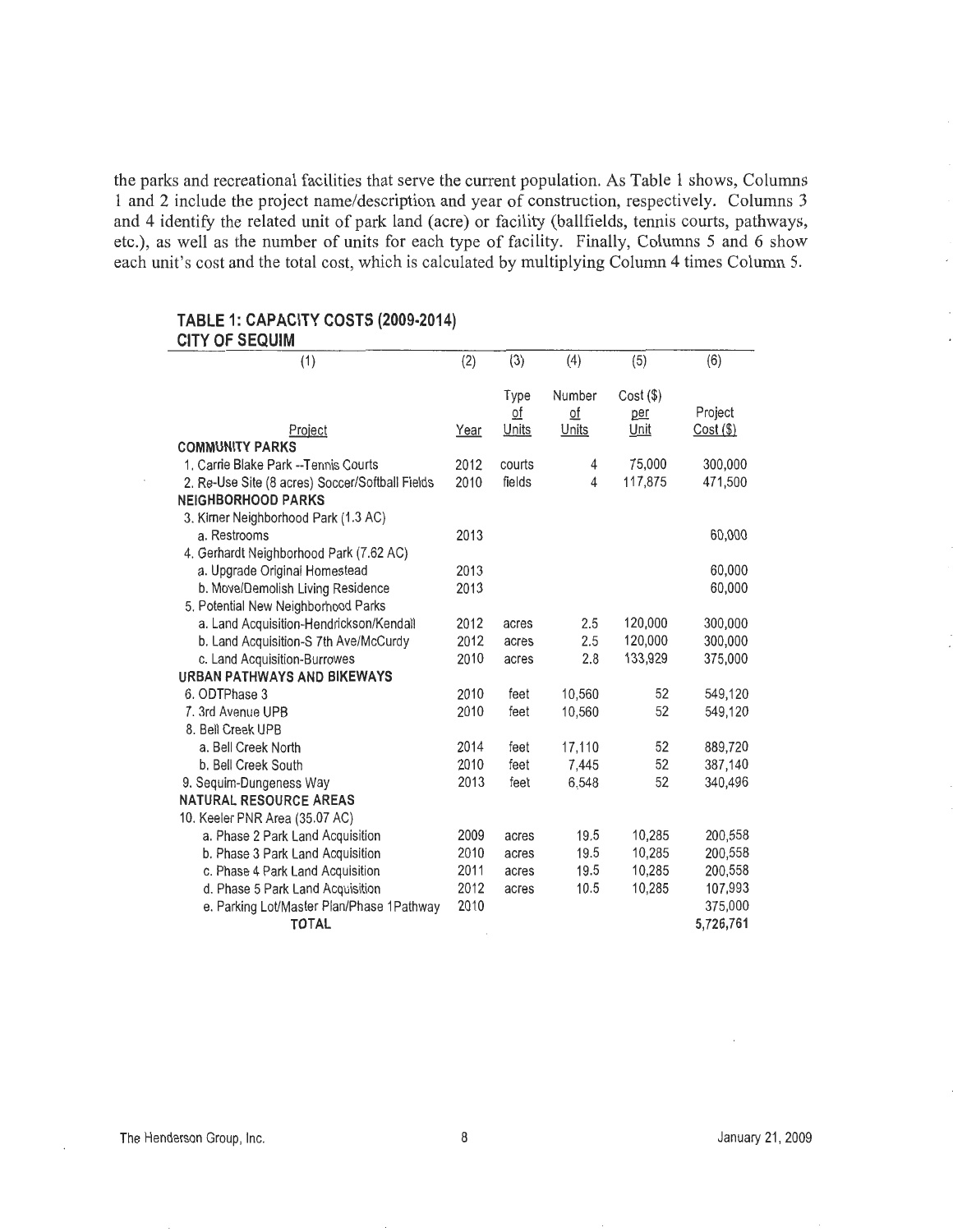## **3. FUNDING OTHER THAN IMPACT FEES**

As noted in the introduction to this report, impact fees must be adjusted to account for other (non-impact fee) revenue that is paid by new development. This section summarizes the planned use of other revenues to fund future parks and recreational facilities.

The City of Sequim has historically used local revenues, such as real estate excise tax, grants and other revenues within the City's Park Restricted Fund, General Fund, Transportation Improvement Program (TIP) to pay for part of the cost of parks and recreational facility capital costs. Revenues that are used for repair, maintenance or operating costs are not used to reduce impact fees because they are not used, earmarked or prorated for the system improvements that are the basis of the impact fees.

Revenues from past taxes paid on vacant land prior to development are not included because new capital projects do not have prior costs; therefore prior taxes did not contribute to such projects. The other potential credit that reduces capacity costs (and subsequent impact fees) are donations of land or other assets by developers or builders. Those reductions depend upon specific arrangements between the developer and the City of Sequim.

Column 1 in Table 2 below shows the identical list of projects from Table 1. Columns 2 through 5 identify five potential sources of revenue: Real Estate Excise Tax (REET)  $1<sup>st</sup>$  and  $2<sup>nd</sup>$  Qtr %, Transportation Improvement Program (TIP), Transportation Improvement Board (TIB), and State grants. Column 6 calculates the total amount of non-impact fee revenues for each capital project during 2009-2014.

| <b>CITY OF SEQUIM</b>                           |             |            |            |         |              |
|-------------------------------------------------|-------------|------------|------------|---------|--------------|
| (1)                                             | (2)         | (3)        | (4)        | (5)     | (6)<br>Total |
|                                                 |             |            |            | Grants/ | Non-Impact   |
| Project                                         | <b>REET</b> | <u>TIP</u> | <u>TIB</u> | Other*  | Fee Funding  |
| <b>COMMUNITY PARKS</b>                          |             |            |            |         |              |
| 1. Carrie Blake Park --Tennis Courts            | 15,000      |            |            | 85,000  | 100,000      |
| 2. Re-Use Site (8 acres) Soccer/Softball Fields | 15,000      |            |            | 150,000 | 165,000      |
| <b>NEIGHBORHOOD PARKS</b>                       |             |            |            |         |              |
| 3. Kirner Neighborhood Park (1.3 AC)            |             |            |            | 15,000  | 15,000       |
| a. Restrooms                                    |             |            |            |         |              |
| 4. Gerhardt Neighborhood Park (7.62 AC)         |             |            |            |         |              |
| a. Upgrade Original Homestead                   |             |            |            |         |              |
| b. Move/Demolish Living Residence               |             |            |            |         |              |
| 5. Potential New Neighborhood Parks             |             |            |            | 125.000 | 125,000      |
| a. Land Acquisition-Hendrickson/Kendall         |             |            |            |         |              |
| b. Land Acquisition-S 7th Ave/McCurdy           |             |            |            |         |              |
| c. Land Acquisition-Burrowes                    |             |            |            |         |              |

## **TABLE 2: FUNDING OTHER THAN IMPACT FEES (2009-2014)**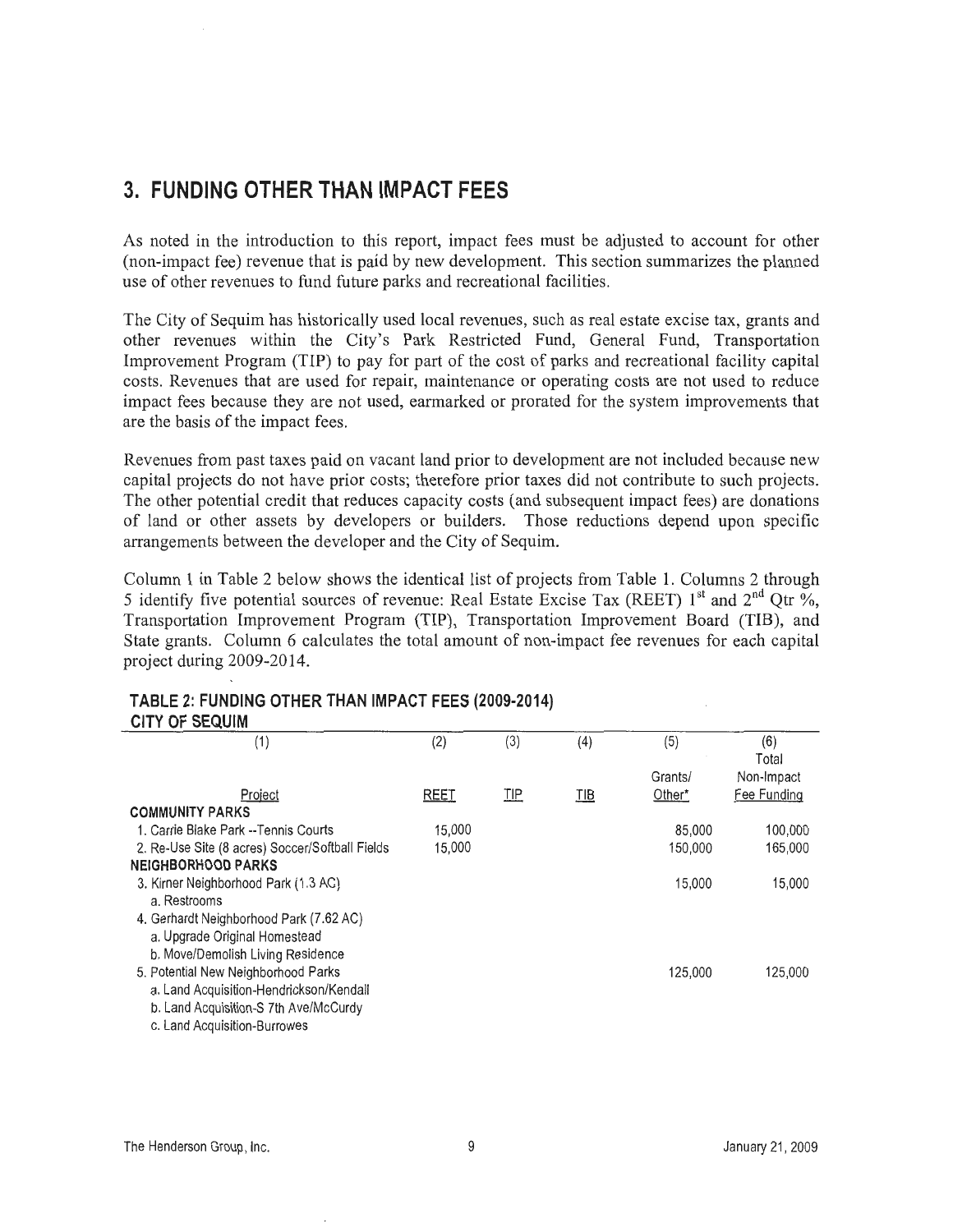| <b>CITY OF SEQUIM</b>              |        |         |         |           |           |
|------------------------------------|--------|---------|---------|-----------|-----------|
| <b>URBAN PATHWAYS AND BIKEWAYS</b> |        |         |         |           |           |
| 6. ODT Phase 3                     |        | 100,000 |         | 100.000   | 200,000   |
| 7. 3rd Avenue UPB                  |        | 60,000  |         |           | 60,000    |
| 8. Bell Creek UPB                  |        |         |         |           |           |
| a. Bell Creek North                |        |         |         | 300,000   | 300,000   |
| b. Bell Creek South                |        |         |         | 175,000   | 175,000   |
| 9. Seguim-Dungeness Way            |        |         | 250,000 |           | 250,000   |
| <b>NATURAL RESOURCE AREAS</b>      |        |         |         |           |           |
| 10. Keeler PNR Area (35.07 AC)     |        |         |         | 200,000   | 200,000   |
| a. Phase 2 Park Land Acquisition   |        |         |         |           |           |
| b. Phase 3 Park Land Acquisition   |        |         |         |           |           |
| c. Phase 4 Park Land Acquisition   |        |         |         |           |           |
| d. Phase 5 Park Land Acquisition   |        |         |         |           |           |
| e Parking Lot/Phase 1 Pathway      |        |         |         |           |           |
| TOTAL                              | 30,000 | 160.000 | 250,000 | 1,150,000 | 1,590,000 |

# **TABLE 2: FUNDING OTHER THAN IMPACT FEES (2009-2014) ·continued**

**\*Other .. Taxes/Grants/Loans: 1.** Recreation and Conservation Office (RCO) Grants; **2.** Aquatic Land Enhancement Account-ALEA (RCW 7924.580); 3. REET for Conservation Areas (RFCW 82.46.070; **4.** Dedicated Motor Vehicle Fuel Tax - Trails (RCW 40.37.50); *5.* Public Works Trust Fund; **6.** CDBG/CTED; *7.* North American Wetland Conservation Act Grant (NAWCA) - Associated with Ducks Unlimited. **\*Other-Local: 1.** SEPA/Developer Mitigation - Sequim City Council (e.g. Fees-In-Lieu, Land Dedication, etc.); **2.** Private Donations; 3. Street Vacations (RCW 75.39) - Sequim City Council.

## **4. APPORTIONMENT OF POPULATION (2008-2014)**

The revenues described in the preceding section are paid by both current and future residents, therefore it is necessary to apportion the revenues between the two population groups. The apportionment of the revenues will be based on each population groups proportion of the total. However, because growth occurs over time, and not all at once, the apportionment is based on the cumulative increase in population compared to the total cumulative population over the same time period. This analysis will be described below

The City population represent the persons primarily served by the inventory of parks and recreational facilities, although a considerably number of "out of City" visitors also use Sequim' s park land and facilities. As part of the City's long-range planning process, including its Comprehensive Plan pursuant to the Growth management Act, the City prepares forecasts of future growth. Sequim's population consists of the City's current 2008 population (5,4 19) and forecasted 6-year growth population 2009-2014 (2,011) for a 2014 population of 7,430 persons.

Columns 1 and 2 in Table 3 show the current year and six growth years, as well as the "base'', or current population for 2008. For each year beyond 2008, the base population will increase annually by 335 persons (2,011 growth population divided by 6 years), as shown in Column 3. Column 4 shows the cumulative growth increase from year-to-year. The total population as it increases each year is shown in Column 5. The totals of Columns 4 and 5 show that the cumulative population growth during 2009-2014 represents 15.65% of the year 2014 total population. This percent will be used to calculate the apportioned % of non-impact fee revenues that are paid by the current population and the growth population in Table 4 in the next section.

The Henderson Group, Inc. 10 January 21, 2009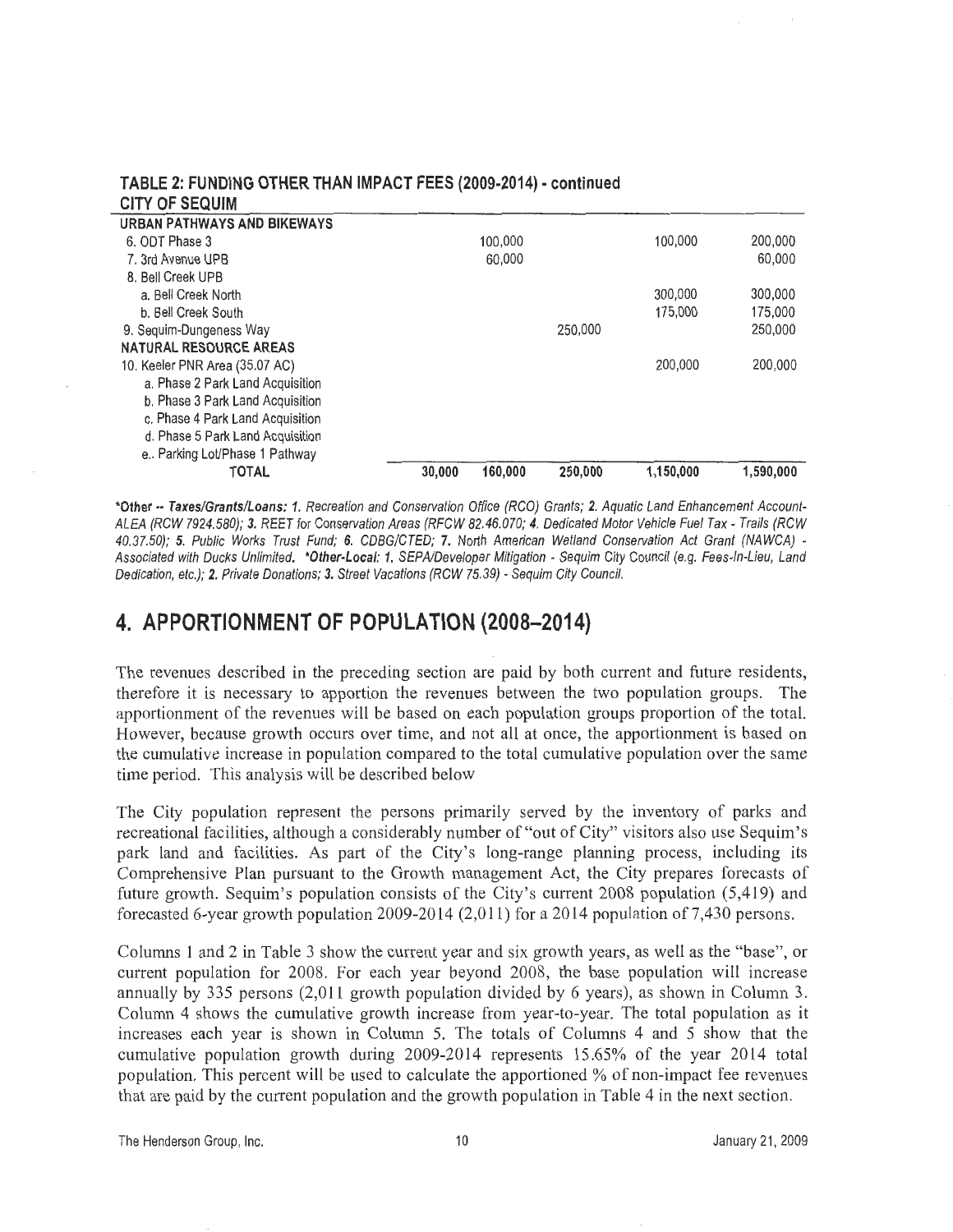| (1)                                     | (2)<br>Base | (3)<br>Annual | (4)<br>Cumulative | (5)<br>Total |
|-----------------------------------------|-------------|---------------|-------------------|--------------|
| Year                                    | Population  | Growth        | Growth            | Population   |
| 2008                                    | 5,419       |               |                   | 5,419        |
| 2009                                    | 5,419       | 335           | 335               | 5,754        |
| 2010                                    | 5,419       | 335           | 670               | 6,089        |
| 2011                                    | 5,419       | 335           | 1,005             | 6.424        |
| 2012                                    | 5,419       | 335           | 1,340             | 6,759        |
| 2013                                    | 5,419       | 335           | 1,675             | 7,094        |
| 2014                                    | 5,419       | 336           | 2,011             | 7,430        |
| Total                                   |             |               | 7,036             | 44,969       |
| Cumulative Growth % of Total Population |             |               | 15.65%            |              |

# **TABLE 3: APPORTIONMENT OF POPULATION (2008-2014)**

## **5. APPORTIONMENT OF FUNDING OTHER THAN IMPACT FEES**

Table 4 apportions the non-impact fee revenues (\$1,590,000 from Table 2) in Column 2, and multiplies that amount by the respective base population (84.35%) and growth population (15.65%). The results of this calculation identifies the dollar amount of non-impact fee revenue that each population group contributes to paying for capital projects during 2009-2014, as shown Columns 3 and 4.

### **TABLE 4: APPORTIONMENT OF FUNDING OTHER THAN IMPACT FEES (2009-2014) CITY OF SEQUIM**

| (1)                            | (2)         | (3)                    | (4)               |
|--------------------------------|-------------|------------------------|-------------------|
|                                | Total       | Portion Paid by        | Portion Paid by   |
|                                | Non-Impact  | <b>Base Population</b> | Growth Population |
| Source                         | Fee Funding | 84.35%                 | 15.65%            |
| Funding Other Than Impact Fees | 1,590,000   | 1,341,223              | 248,777           |
|                                |             |                        |                   |

## **6. GROWTH'S SHARE OF PROJECT COSTS (2009-2014)**

The investment in parks and recreational facilities needed to serve growth from Table 2 is shown in the first line in Table 5 below. Next, the base population's share of non-impact fee revenue is listed and subtracted from the total cost to determine growth population's share of capital project costs of \$4,385,538 during 2009-2014.

#### **TABLE 5: GROWTH'S SHARE OF PROJECT COSTS (2009-2014) CITY OF SEQUIM**

| VIII VI VLWVIII                |             |  |
|--------------------------------|-------------|--|
| '1)                            | (2)         |  |
| Item                           | Calculation |  |
| <b>Total Projects Cost</b>     | 5,726,761   |  |
| Cost Funded by Base Population | 1,341,223   |  |
| Cost to be Funded by Growth    | 4.385.538   |  |
|                                |             |  |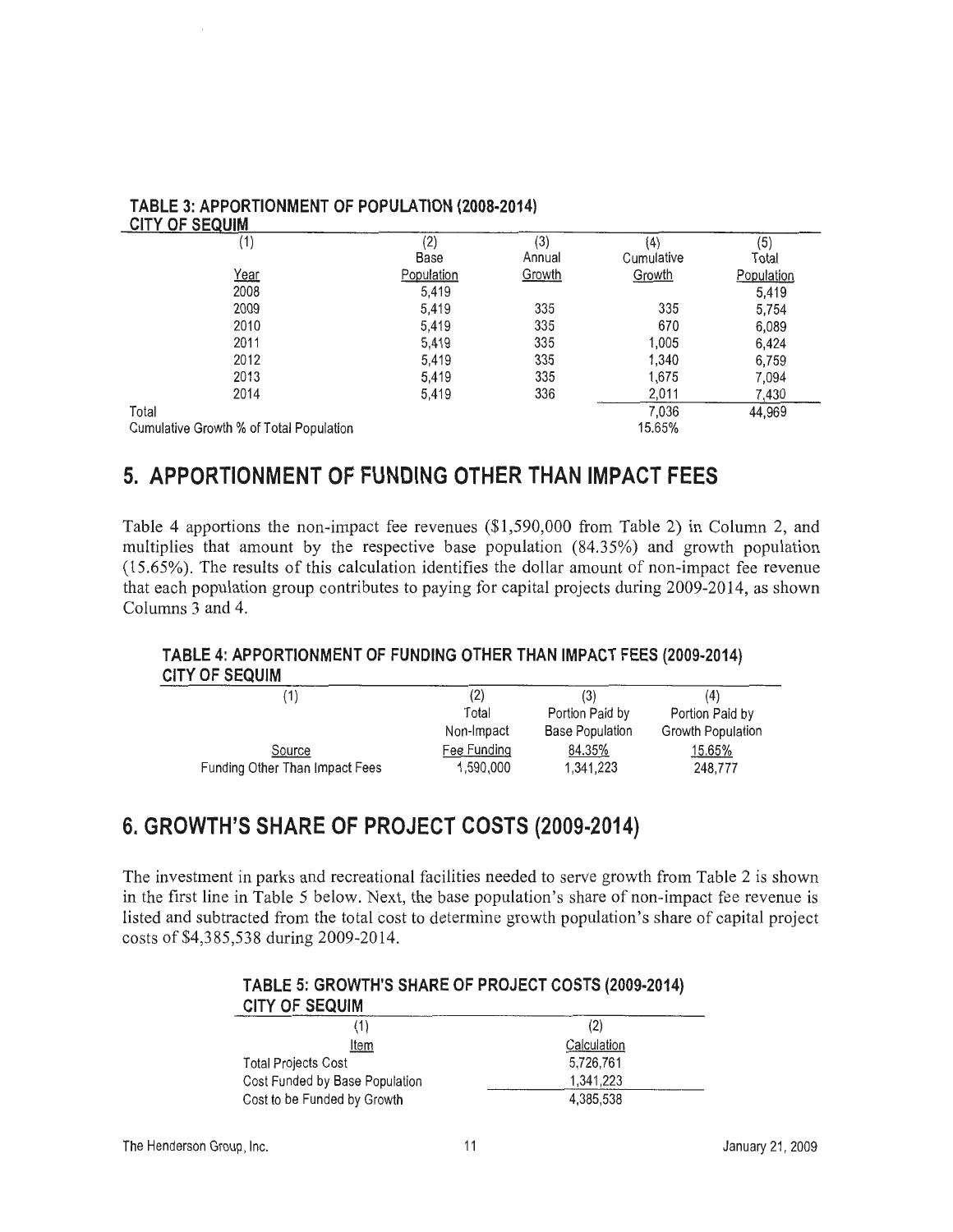## **7. GROWTH'S COST PER CAPITA (2009-2014)**

In this section, the investment in additional parks and recreational facilities to be paid by growth (from Table 5) is used to calculate the park and recreational facilities growth cost per person which is then used to calculate the impact fee per dwelling unit. First, the total cost to be funded by growth is reduced by \$248,777 which is non-impact fee revenue paid by growth (from Table 4). The balance of \$4,136,761 will by paid by impact fees. The growth cost per capita is calculated by dividing the \$4,136,761 by the population growth of 2,011. The result is the amount per capita (\$2,057) that will be paid by growth through impact fees.

| (2)         |  |
|-------------|--|
| Calculation |  |
| 4,385,538   |  |
| 248,777     |  |
| 4,136,761   |  |
| 2,011       |  |
| 2,057       |  |
|             |  |

### **TABLE 6: GROWTH'S COST PER CAPITA (2009-2014)**

## **8. IMPACT FEE RATES**

Table 7 shows above the calculation of the impact fee cost per dwelling unit of parks and recreational facilities that needs to be paid by growth. Table 7 begins with the cost per new person for parks and recreational facilities that will be paid by growth from Table 6: \$2,057. The amount to be paid by each new dwelling unit depends on the number of persons per dwelling unit.

The number of persons per dwelling unit is the factor used to convert the growth cost of parks and recreational facilities per person into impact fees per dwelling unit. The data is based on the 2008 estimated housing units and population by type of housing units for the City of Sequim.

Table 7 ends by multiplying the growth cost per person by the number of persons per dwelling unit. The result is the impact fee per dwelling unit for parks and recreational facilities in the City of Sequim.

| <b>TABLE 7: IMPACT FEE RATES</b><br><b>CITY OF SEQUIM</b> |        |                       |
|-----------------------------------------------------------|--------|-----------------------|
| (1)                                                       | (2)    | (3)                   |
|                                                           | Single | Multi                 |
|                                                           | Family | Family                |
| Item                                                      | Houses | <b>Dwelling Units</b> |
| Growth Cost per Capita                                    | 2,057  | 2,057                 |
| Persons per Dwelling Unit                                 | 1.92   | 2.07                  |
| Impact Fee per Dwelling Unit                              | 3,950  | 4,258                 |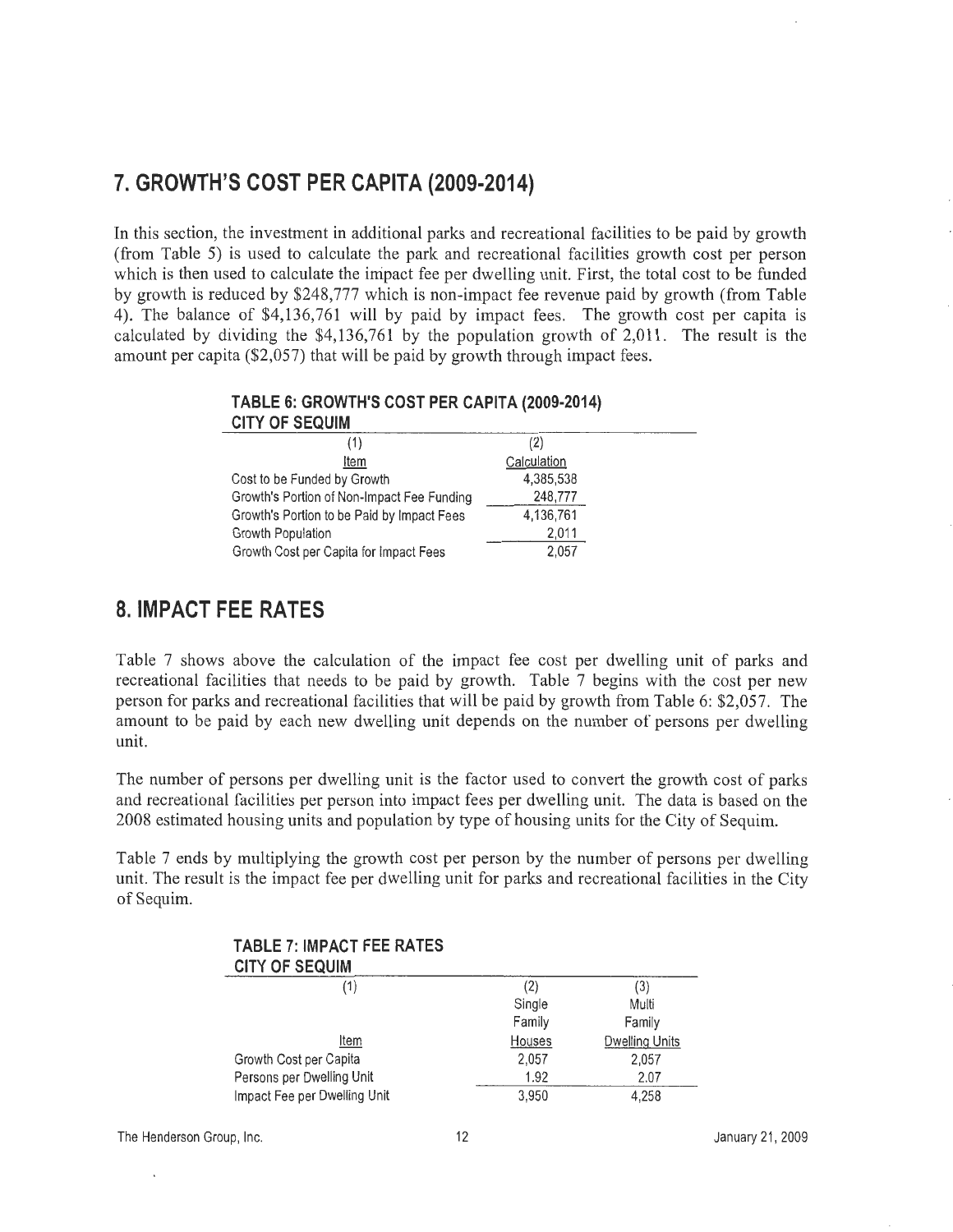## **APPENDIX: LEVEL OF SERVICE STANDARDS**

Level of service standard for parks and recreational facility impact fees in the City of Sequim is based on the value per capita of parkland and recreational facilities divided by the population served by the parks and recreational facilities.

Table A-1 shows the existing inventory of parks and recreational facilities, the unit of measure of each component (i.e., acres of land, miles of urban pathways/bikeways, number of soccer fields, etc.) in the second column, the number of units in the current inventory in the third column, the average cost per unit of capacity in the fourth column, and the total current value in the fifth column (which is calculated by multiplying the respective inventory for each component by the average cost per unit for that component).

Average current costs are based on a variety of information. The parkland valuations come from either the assessed values or the actual purchase price for recent acquisitions. The recreational facilities costs are a combination of actual costs, planned costs and City of Sequim Planning and Public Works Departments estimates of costs.

The cost of parkland includes land, design, landscaping, site improvements, some recreational facilities (e.g., equipment or apparatus not separately listed in this study), and legal and administrative costs (which includes contingency). The cost of recreational facilities includes design, site preparation, construction, and legal and administrative costs (which includes contingency).

The cost of facilities does not include land if the facilities are customarily located at a park. If the facility is usually located at any site other than a park, the cost includes land. The cost of new parks and recreational facilities in this rate study does not include any costs for interest or other financing.

Column (5) in Appendix Table 1 shows that the capital value for all park land and recreational facilities in the City's current (2008) inventory is \$10,816,284. In addition, the City's future plans include \$1,341,223 for park improvements that will be funded by sources paid by the current population, thus increasing the value for the current population.

The combined current and new capacity values total is \$12,157,507. This combined total value is divided by the City's 2008 population of 5,419 at the bottom of Table A-1 to determine the current capital value per person of \$2,243.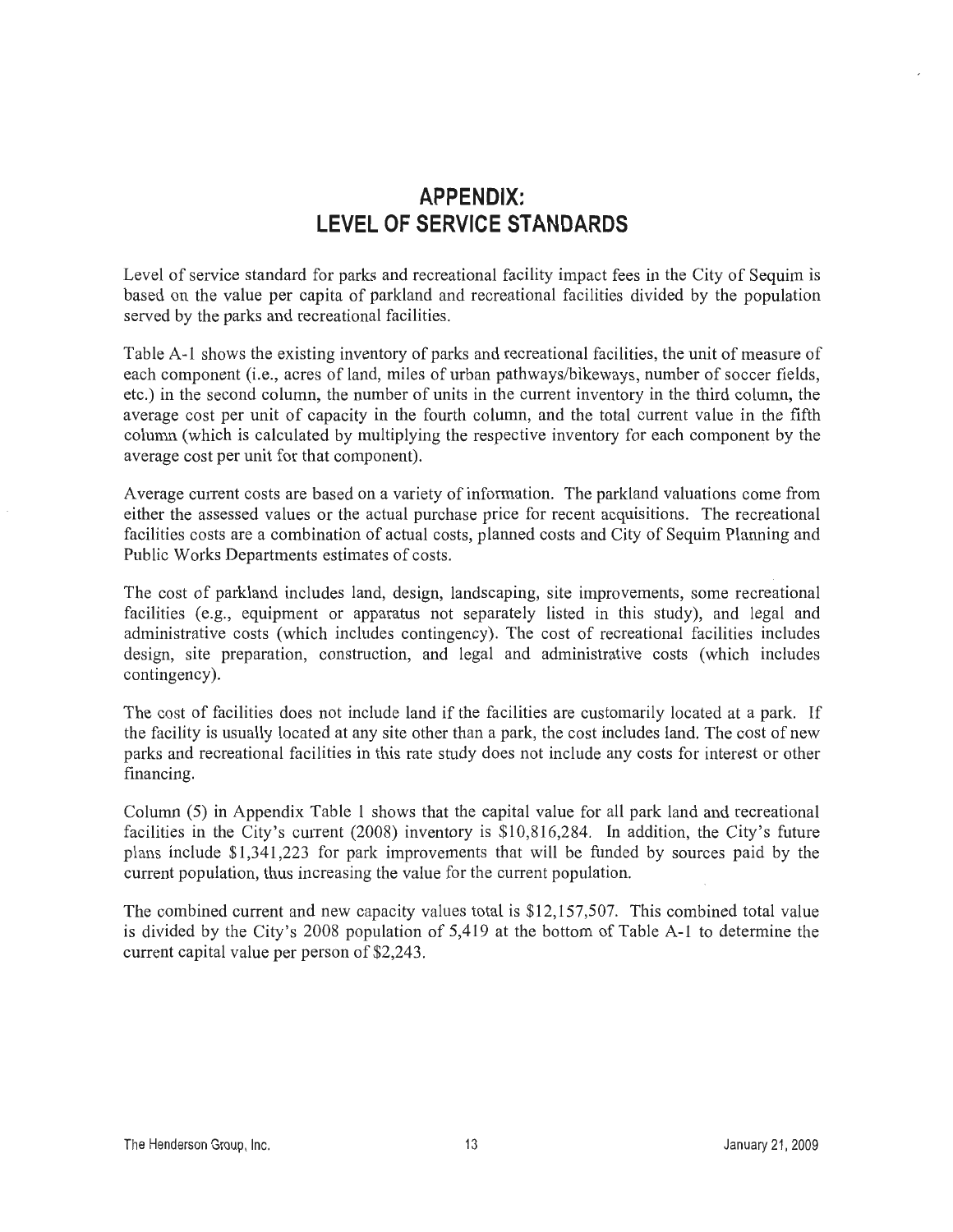| Appendix Table 1: Current (2008) Level of Service |  |  |  |
|---------------------------------------------------|--|--|--|
| City of Sequim                                    |  |  |  |

| (1)                                                | (2)    | (3)    | (4)        | (5)        |
|----------------------------------------------------|--------|--------|------------|------------|
|                                                    | Type   | Number |            |            |
|                                                    | ٥f     | οf     | Value (\$) | Total      |
| Park or Recreational Facility                      | Units  | Units  | per Unit   | Cost (\$)  |
| <b>COMMUNITY PARKS</b>                             |        |        |            |            |
| Carrie Blake                                       | acres  | 22.7   | 100,000    | 2,270,000  |
| Pioneer Memorial                                   | acres  | 5.0    | 100,000    | 500,000    |
| Water Re-Use Site                                  | acres  | 27.6   | 100,000    | 2,760,000  |
| <b>FIELDS</b>                                      |        |        |            |            |
| Soccer/Softball                                    | fields | 2.0    | 217,875    | 435,750    |
| Dr. Standard Little League Park                    | fields | 4.0    | 215,000    | 860,000    |
| <b>NEIGHBORHOOD PARKS</b>                          |        |        |            |            |
| Margaret Kimer                                     | acres  | 1.3    | 100,000    | 130,000    |
| <b>Spruce Street</b>                               | acres  | 0.25   | 100,000    | 25,000     |
| Gerhardt                                           | acres  | 7.6    | 100,000    | 760,000    |
| Seal Street                                        | acres  | 0.1    | 100,000    | 10,000     |
| Heritage Bustop                                    | acres  | 0.1    | 100,000    | 10,000     |
| <b>URBAN PATHWAYS/BIKEWAYS</b>                     |        |        |            |            |
| Walk/Bike Citywide System                          | miles  | 3.0    | 274,560    | 823,680    |
| Zwicker Pedestrian Trail                           | miles  | 0.1    | 274,560    | 34.320     |
| Olympic Discovery Trail                            | miles  | 3.9    | 274,560    | 1,070,784  |
| <b>NATURAL RESOURCE AREA</b>                       |        |        |            |            |
| Keeler                                             | acres  | 45.1   | 25,000     | 1,126,750  |
| <b>TOTAL VALUE</b>                                 |        |        |            | 10,816,284 |
| Funding of New Capacity Paid by Current Population |        |        |            | 1,341,223  |
| Total Value for Current Population                 |        |        |            | 12,157,507 |
| <b>Current Population</b>                          |        |        |            | 5,419      |
| Value per Capita for Current Population            |        |        |            | 2,243      |
|                                                    |        |        |            |            |

Appendix Table 2 repeats the capital value for all new park land and recreational facilities included in the City's 2009-2014 CIP that will be funded by growth. This total, from Table 6, is \$4,385,538. This level of service is achieved by a combination of impact fees and additional nonimpact fee revenue that will be paid by growth. The total value is divided by the City's 2009- 2014 growth population of 2,011 at the bottom of the table to determine the growth population's capital value per person of \$2, 181.

| Appendix Table 2: Level of Service for Growth Population |           |  |  |  |  |
|----------------------------------------------------------|-----------|--|--|--|--|
| <b>City of Sequim</b>                                    |           |  |  |  |  |
|                                                          | (2)       |  |  |  |  |
| Item                                                     | Amount    |  |  |  |  |
| Cost to be Funded by Growth                              | 4.385.538 |  |  |  |  |
| Growth Population                                        | 2.011     |  |  |  |  |
| Growth Cost per Capita                                   | 2.181     |  |  |  |  |

As noted in the introduction to this report, RCW 82.02.050(4) requires identification of any existing deficiencies in facility capacity for current development, capacity of existing facilities

The Henderson Group, Inc. The Henderson Group, Inc. 14 The Henderson Group, Inc.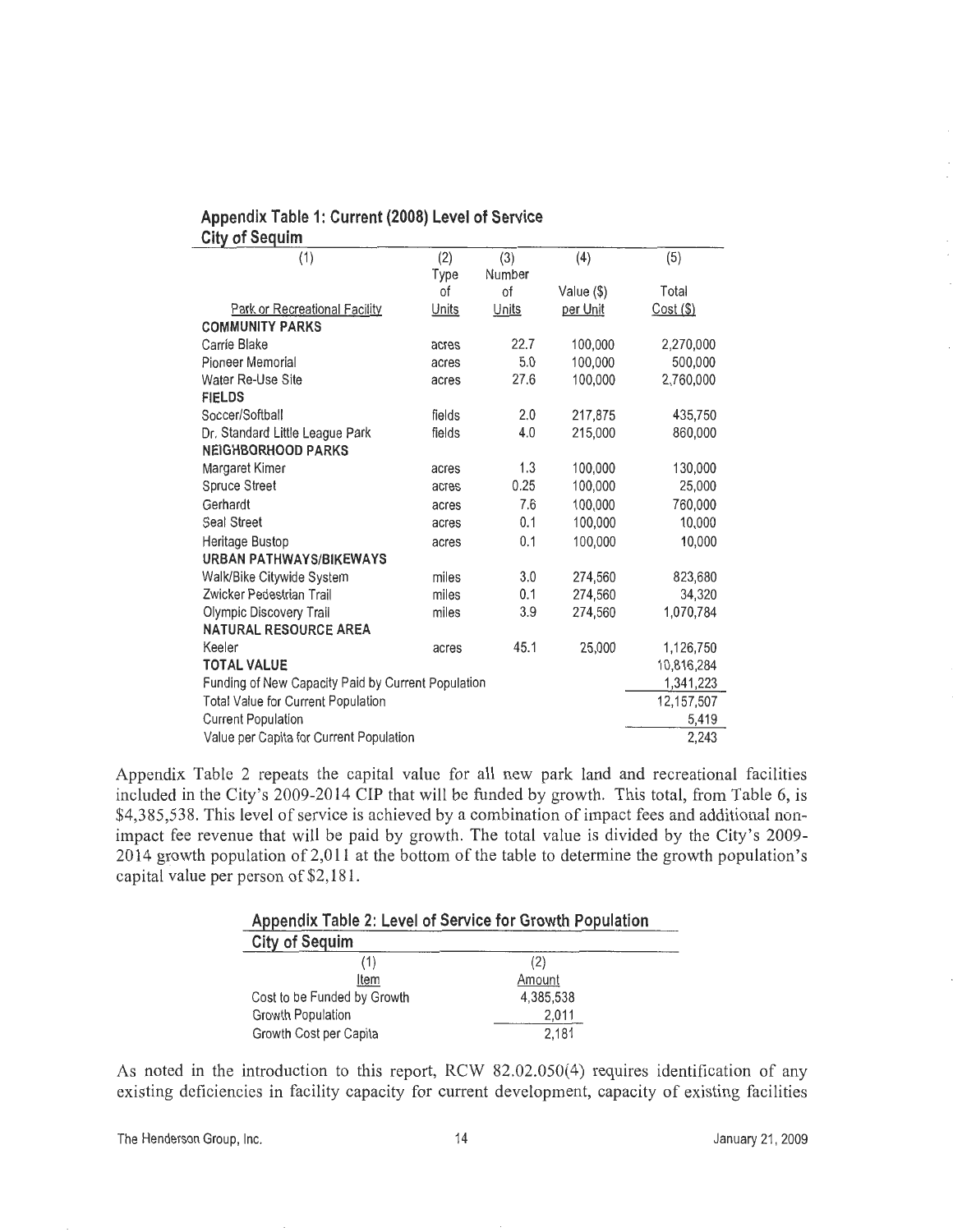available for new development, and additional facility capacity needed for new development. The similarity of the values per capita for current population (\$2,285) and growth population (\$2, **181)** demonstrates the equitable levels of service for both population groups. There is no existing deficiency for the current population because their level of service is based on the value of the current inventory. There is no significant capacity of existing facilities to serve new development because the entire value of the existing park system is assigned to the current population, and the portion of future parks that will be paid by the current population is also assigned to the current population (as calculated in Table 4). As a result, the CFP includes additional facility capacity needed for new development, as demonstrated by Tables **1,** 4 and 6.